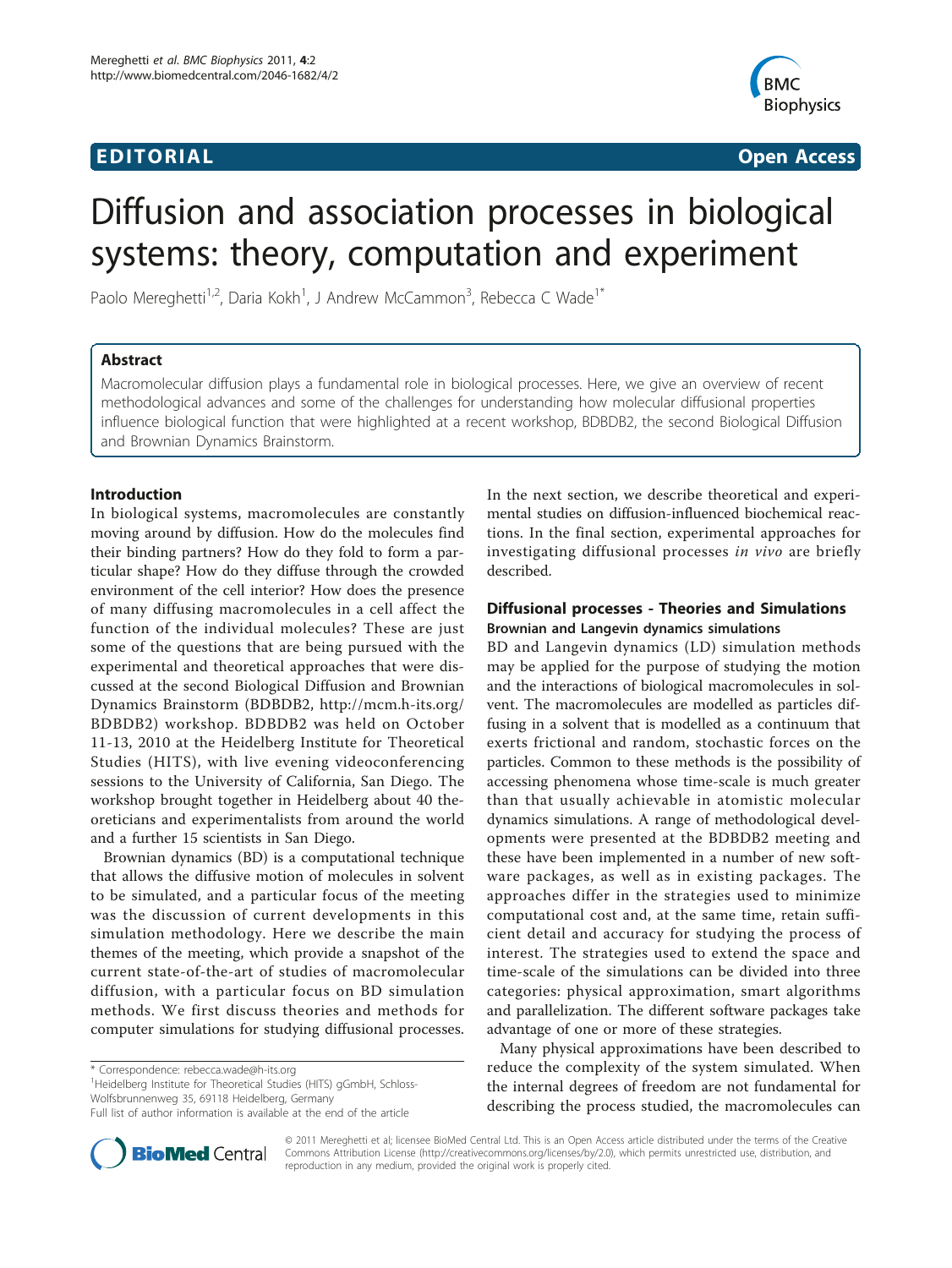be considered as rigid bodies. This approximation, which greatly reduces the complexity, allows the atomic details of the macromolecules to be retained. Atomically detailed rigid-body BD simulations have been implemented, for example, in Macrodox [[1\]](#page-4-0), UHBD [[2](#page-4-0)] and SDA [\[3](#page-5-0)]. Paolo Mereghetti (HITS, Heidelberg, Germany) described extensions of the latter to the simulation of solutions of many protein molecules (with SDAMM) [[4](#page-5-0)]. Adrian Elcock (University of Iowa, USA) described the ground-breaking application of this type of model to simulate a crowded cytoplasm-like environment made up of about fifty different types of macromolecules that occur in Escherichia coli [\[5,6](#page-5-0)].

One can further reduce the level of detail by keeping the rigid body representation and coarse-graining the atomistic details. For example, the representation of a molecule by a simple sphere with an excluded volume interaction or a sphere with a reactive patch interacting with a Coulomb potential, has been employed for analysing diffusional association processes [\[7](#page-5-0)].

In many cases, such as macromolecular folding processes or binding by induced fit or conformational selection, the rigid body approximation breaks down and a strategy that explicitly treats internal flexibility is required. A coarse grained representation is frequently used. Typically, groups of atoms are represented as beads interacting via a set of interactions that have been parameterized using more accurate methods or experimental information. Coarse grained models are implemented in the BD simulation codes: UHBD [[2](#page-4-0)], BD\_BOX (developed in Joanna Trylska's group at the University of Warsaw, Poland; unpublished), BrownDye [[8\]](#page-5-0), Brown-Move [[9](#page-5-0)] and Simulflex [[10\]](#page-5-0).

Smart algorithms are important for achieving computational efficiency. Gary Huber (University of California, San Diego, USA), for example, described several algorithms implemented in BrownDye [[8](#page-5-0)], including an adaptive timestep procedure, charge lumping and a collision detection algorithm.

Parallelization and making use of state-of-the art hardware is equally important. In the BD\_BOX software, Maciej Dlugosz (University of Warsaw, Poland) has made extensive use of GPU programming and parallel programming with the Message Passing Interface (MPI) and the shared memory openMP approaches. BD\_BOX is intended to be an engine that allows the simulation of very large biomolecular systems treated as coarse grained polymers in implicit solvent.

In BD simulations, the solvent is treated implicitly, that is, the solvent granularity is neglected. In some cases, particular attention should be paid to the treatment of solvent-solute interactions. For example, Daria Kokh (Heidelberg Institute for Theoretical Studies, Germany) showed that, to properly describe the adsorption of

proteins to metal surfaces with a continuum model using BD simulations, specific properties of the hydration shell on metal surfaces should be accounted for by including additional, semi-empirically parameterized terms in the protein-surface forces [[11](#page-5-0),[12](#page-5-0)]. Often, hydrodynamic interactions (HI) are neglected. The question of the importance of HI, and how they can be treated in BD simulations, came up several times during the meeting and it will be discussed in the following section.

# The importance of the solvent: hydrodynamic interactions (HI)

Understanding the effects of HI on the diffusion and association of macromolecules in complex environments (e.g. within the cell) is non-trivial since the importance of HI strongly depends on the properties of the system itself (e.g. the dimension of the particles, covalent linking of particles, net charge, solute concentration, boundaries, etc.). Adrian Elcock found that HI are fundamental for reproducing experimental diffusional properties (translational and rotational diffusion) of flexible interconnected polymer chains by performing simulations of folding proteins with and without HI [\[13\]](#page-5-0). Moreover, Elcock demonstrated the importance of HI for the reaction rates computed using BD [\[6](#page-5-0),[14](#page-5-0)]. In particular, he showed that the absence of HI tends to contribute to the overestimation of the reaction rates [[14](#page-5-0)].

For dilute solutions (< 0.1 volume fraction) of interacting unbound proteins, the effect of HI on diffusional properties is less crucial. Paolo Mereghetti showed how, in dilute regimes, the concentration dependent diffusion coefficient of lysozyme and BPTI solutions can be reproduced without explicitly including HI. These results agree with those obtained previously in similar simulations by McGuffee and Elcock [[5\]](#page-5-0). Further, if one is only interested in equilibrium thermodynamic properties, HI do not play any role and can be neglected. Elcock showed how BD simulations without HI of a model of E. coli cytoplasm successfully describe the relative thermodynamic stabilities of proteins measured in E. coli.

Implementing HI in simulations is challenging as the canonical approach requires the factorization of a 3N × 3N diffusion tensor, which is an  $O(N^3)$  problem (N is the number of particles). Efficient procedures to reduce the computational time were discussed by Jose Garcia de la Torre (University of Murcia, Spain) [[15\]](#page-5-0); and Thiamer Geyer (Saarland University, Germany) described a new approximate method for computing the hydrodynamic coupling of the random displacements which scales as  $N^2$  and is valid for HI that are not too strong [[9](#page-5-0),[16](#page-5-0)]. This approach is advantageous for simulations since it reduces the cost of computing HI to the same order as the computation of the direct forces.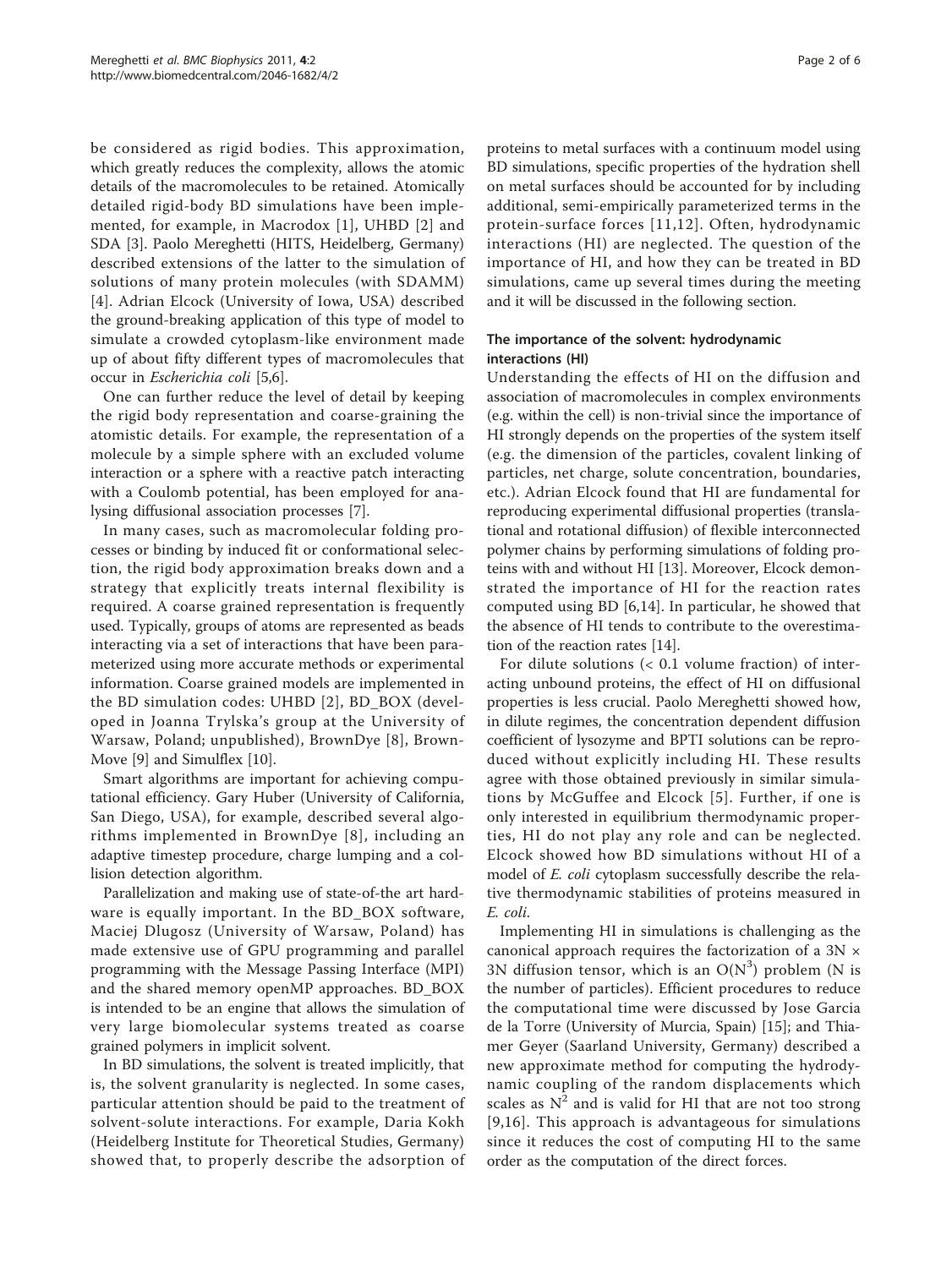In a dense environment, the correct reproduction of dynamic properties can be expected to depend on accurate modelling of HI. Indeed, beside the far-field part of HI, usually modelled with the Rotne-Prager [[17\]](#page-5-0) Yamakawa [\[18](#page-5-0)] tensor, near-field many-body interactions, so called lubrication forces [[19](#page-5-0)], become important. As shown by Gerhard Naegele (Institute of Solid State Research, Forschungszentrum Jülich, Germany), neglecting the near-field part leads to unphysical behaviour, such as negative sedimentation coefficients, or inaccurate estimates of diffusional properties [[20,21](#page-5-0)]. To take care of both far-field as well as near-field HI, accelerated Stokesian dynamics, developed by Banchio and Brady [[20\]](#page-5-0), can be used. Recently, Ando and Skolnick performed Stokesian dynamics simulations of macromolecular motions in models of E. coli cytoplasm [[21](#page-5-0)] and found the accurate treatment of HI important for reproducing measured protein diffusion coefficients.

### Continuum and hybrid methods

BD treats the primary solute species explicitly, and the solvent implicitly. That is, BD is based on a Langevin type formulation of time-dependent statistical mechanics [[22\]](#page-5-0). As has been noted, this represents a coarse-graining of molecular dynamics type treatments, in which both the solute and solvent particles are commonly treated explicitly. An even greater degree of coarse-graining yields fully continuum level treatments of all diffusing solute and solvent species, corresponding to a Fokker-Planck type formulation of time-dependent statistical mechanics. The simplest example is the treatment of diffusing solutes in terms of the Smoluchowski diffusion equation, i.e. as a time-varying or steady-state concentration or distribution function that depends on spatial coordinates [[23](#page-5-0)].

The continuum level treatments of diffusion have both advantages and disadvantages relative to BD treatments. Continuum level treatments offer computational efficiencies when very large numbers of simple (ideally, non-interacting, point-like) solutes are involved. Indeed, such descriptions are often amenable to analytical study. One familiar result is the Smoluchowski second-order rate constant for solute reaction with a perfectly absorbing, spherical target [[24\]](#page-5-0). More complicated model systems can sometimes be dealt with by numerical solution of the relevant partial differential equations - the Smoluchowski equation or, for charged solutes, the Poisson-Nernst-Planck equation [[25](#page-5-0)]. The numerical methods available include finite difference and finite element methods, among others [\[26\]](#page-5-0). Such methods have been applied, for example, to account for realistic anatomical structure in simulations of the diffusion of neurotransmitters in synapses [[27\]](#page-5-0) and of calcium ions in cardiac myocytes [[28](#page-5-0)].

On the other hand, BD treatments offer advantages when the solute molecules are substantially non-spherical, are flexible, or have anisotropic interactions. The number of coordinates required to describe such systems in continuum terms grows rapidly as these factors are added in. Also, in the case of low concentrations of solute particles in critical regions, the Brownian treatments account for stochastic effects in the most natural way.

An appealing prospect for future work is the development of hybrid models, in which continuum type treatments can be used in some parts of space and BD treatments in other parts of space (e.g., in the region of an enzyme's active site, if stochastic effects may be important). An early effort in this direction has been described by the Helms group [[29\]](#page-5-0). Another type of hybrid model that has proven very insightful utilizes a Fourier decomposition of continuous lipid bilayers plus Brownian timesteps to describe dynamical processes in biological membranes [[30](#page-5-0)].

# Diffusion-influenced biochemical reactions Reaction rates

The speed of binding and reaction events is crucial to protein functionality in many biological processes. Bimolecular association kinetics can be represented by a two-step process with an intermediate state (AB)\* referred to as a transient (or encounter) complex:

$$
A + B \leftrightarrow (AB)^* \rightarrow C,
$$

The first reaction step is driven by the relative diffusion of the molecules, A and B, and long-range electrostatic forces. It enables the binding partners to orient specifically and to go on to form a bound (native) complex, C [\[31\]](#page-5-0). When protein-protein association is limited by the first reaction step, the corresponding association rate constant is high (typically above  $\sim 10^{5}$ -10<sup>6</sup> M<sup>-1</sup>s<sup>-1</sup>). Whereas slower binding is generally associated with conformational rearrangements of the binding partners during the second reaction step [[32\]](#page-5-0). Among various biomolecular rate theories for modelling of diffusioninfluenced reactions [[33](#page-5-0)], Huan-Xiang Zhou (Florida State University, Tallahassee, USA) discussed the transient-complex theory. In this theory the rate of diffusionlimited protein-protein or protein-nucleic acid binding is computed by accounting for binding stereospecificity in BD simulations without intermolecular interactions and electrostatic interactions through Boltzmann averaging in the reaction region. This approach has been used to dissect the factors leading to high association rate constants of proteins [\[34](#page-5-0)] and to introduce mutations to make protein-protein binding quicker and tighter, e.g. for beta-lactamase and beta-lactamase inhibitor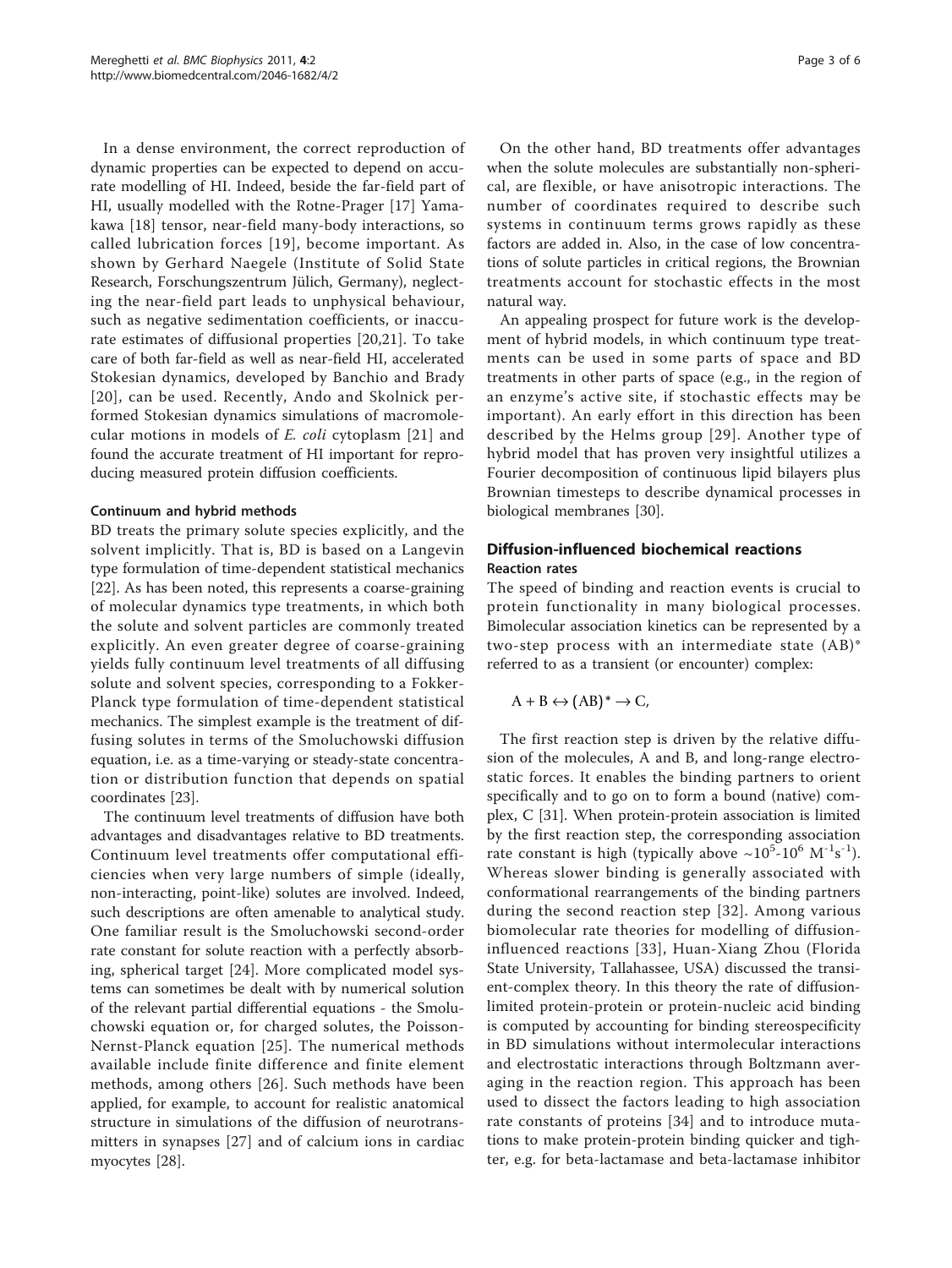protein [[32](#page-5-0)]. Gideon Schreiber (Weizmann Institute of Science, Israel) further showed from analysis of free energy landscapes for the latter two proteins that mutations stabilizing 'fruitful' rather than 'futile' encounter complexes increased the rate of association [[35\]](#page-5-0). Barry Grant (University of California, San Diego, USA) applied BD simulations to predict the key residues for kinesintubulin association, the electrostatic enhancement of association rates, and the electrostatic biasing of the binding of kinesin to microtubules [\[36](#page-5-0)].

In an alternative approach, Martin Held (Free University, Berlin, Germany) showed how transition path theory [[37](#page-5-0)] can be used to obtain the reactive pathway and rate constant of an association process, and described an application to the docking of small molecules to E. coli phosphate binding protein [\[38](#page-5-0)]. The method provides association dynamics and the binding mechanism, but is currently limited to a spherical geometry for the ligand and requires further extension to higher dimensional problems, such as protein-protein and protein-DNA binding.

# Effects of protein flexibility on the kinetics of diffusionlimited reactions

An important problem in the modelling of protein binding kinetics is the influence of protein conformational changes on the rate constant of the binding process. In particular, many enzymatic reactions cannot be understood from the rigid- protein viewpoint since conformational changes provide a mechanism for achieving enzyme specificity. This fact motivates development of kinetic models that take into account dynamic modulation of the active site accessibility. Andy McCammon (University of California, San Diego, USA) demonstrated how the kinetics of binding could be coupled to the kinetics of the conformational transitions of the protein by using a "gating" model [\[39,40](#page-5-0)]. Application to acetylcholinesterase has shown that intra-monomer gating of the substrate binding tunnel in acetylcholinesterase is a fast process (on the ps timescale) with the reaction rate limited by diffusion, whereas inter-monomer gating in the acetylcholinesterase tetramer is much slower (on the ns timescale) and modulates the rate of substrate binding [\[41](#page-5-0)]. The recent application of gating theory to the PBCV-1 mRNA capping enzyme [[40](#page-5-0)], employing a combination of Brownian and molecular dynamics simulations, could be used to show that the mechanism of substrate binding was related to a "population shift" rather than an "induced-fit" model, and that the relative protein domain motions did not affect the rate of substrate binding.

An analytical approach to the binding rate constant problem for the "induced-fit" and "conformational selection" protein-ligand binding models was presented by

Zhou [[41](#page-5-0)]. He proposed that for any receptor-ligand complex, there is a continuum of binding mechanisms that are tunable by the timescale of the conformational transitions relative to the timescale of relative diffusion of the binding partners. As the rates of conformational changes in the receptor increase, the binding mechanism gradually shifts from conformational selection to induced fit.

# Diffusion-limited reactions in high-density and crowded surroundings

The widely used standard bimolecular kinetic relations are strictly valid only under dilute conditions and when the concentration of one component is considerably smaller than that of the other [[32\]](#page-5-0). At high molecular concentrations, the diffusive characteristics are expected to be influenced by interactions between solute particles which may affect bimolecular rate constants. Schreiber and colleagues investigated the effect of changing the concentration of molecular crowding agents on proteinprotein binding kinetics. Three characteristic kinetic regions were observed in experiments: low concentration, crowded, where the rate constant increases, and highly crowded, where the rate constant decreases back towards the low concentration level [\[42\]](#page-5-0). Interestingly, at crowding concentrations corresponding to those in the cell, the crowding agents had little effect on the protein-protein association rates and binding affinities. Gary Pielak (University of North Carolina at Chapel Hill, USA) has, however, found that protein crowders have a quite different effect from synthetic polymer crowders on protein rotational and translational diffusion rates. Using NMR relaxation data, Pielak and colleagues found that the difference was due to weak favourable, non-specific interactions between the protein crowders and the specific proteins monitored [\[43](#page-5-0)].

## Kinetic models of complex intracellular processes

A diverse range of methods is being developed for spatiotemporal modelling of multi-step cellular processes. Johannes Seibert (Free University, Berlin, Germany) described BD simulations to study the effects of membrane geometry on primary rod vision signal transduction. Protein diffusion and binding/dissociation processes in a disc vesicle of the primary rod for vision were studied by BD simulations of sphere models of rhodopsin and G-protein molecules.

Elfriede Friedmann (Heidelberg University, Germany) presented a numerical model with a mixed system of differential equations to investigate the effect of cell shape on the Janus kinase (JAK) signal transduction and activator of transcription (STAT) pathway in different cell types. A new numerical algorithm was introduced to reduce the long computational time caused by the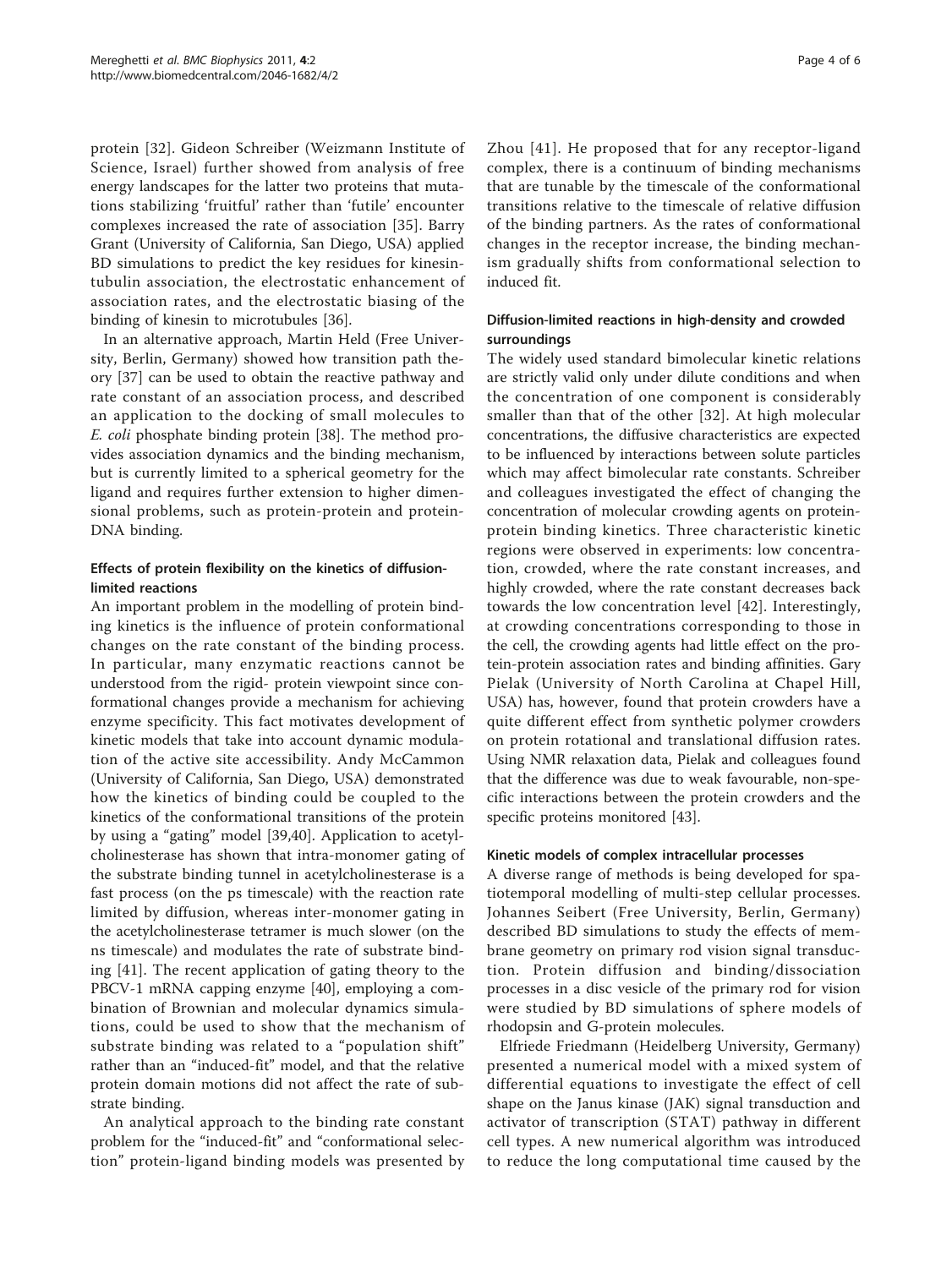<span id="page-4-0"></span>fine mesh and small time step which were necessary due to the combination of fast diffusion with the slow activation and deactivation kinetics of STAT5 [\[44](#page-5-0)].

Johan Elf (Uppsala University, Sweden) discussed how different reactions may require different spatial or temporal discretization approaches. Specifically, processes in the reaction network cannot be considered on the same footing when macroscopic average rates in the coarsegrained states include many microscopic rebinding events between molecules. The latter reactions should be resolved in order to correctly calculate the probability of coarse-grained events. Elf described a new algorithm that allowed the transition to be made from the macroscopic to the microscopic limit in diffusion simulations and enabled a molecular level of process description [[45\]](#page-5-0). The method was developed for the coarse-grained Reaction-Diffusion Master equation [[46](#page-5-0),[47](#page-5-0)], a widely used framework for modelling intracellular reactiondiffusion processes involving many reactants. To obtain a correct solution in the microscopic limit, he proposed rescaling of the mesoscopic rate constant so that the equilibrium time would be the same in the master equation as in the microscopic model, thereby linking the microscopic and the coarse-grained framework.

#### Diffusional processes in vivo

Considering macromolecular diffusion in vivo, so far, two studies have been carried out to simulate intracellular conditions at a molecular level of detail permitting direct comparison to experimental data. McGuffee and Elcock [[6](#page-5-0)] and Ando and Skolnick [\[21\]](#page-5-0) reproduced the in vivo translational diffusion coefficient of the green fluorescent protein, using simulations with two different detailed models containing a heterogeneous mixture of macromolecules from the E. coli cytoplasm.

Advances in techniques for single-molecule experiments are providing new insights into the diffusional properties of proteins in cells. Single-molecule kinetic experiments that allow the tracking of the free diffusion of a protein molecule in a living bacterial cell with millisecond time resolution and sub-diffraction spatial precision were presented by Johan Elf [\[48](#page-5-0)]. It was established in these experiments that, at least down to the 4 ms timescale, small protein molecules exhibit standard diffusion in the bacterial cytoplasm with translational diffusion coefficients of about a tenth their magnitude in water. Furthermore, by using a photo-activatable fluorescent probe to activate a few fluorescent molecules in a cell, it was possible to track the response mediator protein, RelA, and monitor its diffusion and (transient) binding to ribosomes. Similarly, Jim Weisshaar (University of Wisconsin-Madison, USA) described experiments monitoring GFP-labeled RNA polymerase diffusion in

different parts of E. coli cells and the interaction with DNA transcription sites.

Fluorescence correlation spectroscopy (FCS) was used to study subdiffusive motion of proteins in different parts of the cell by Matthias Weiss (University of Bayreuth, Germany) and Joerg Langowski (German Cancer Research Center, Heidelberg, Germany). Anomalous subdiffusion due to crowding was found to be common, and also to affect the rates for protein-protein binding [[49](#page-5-0)].  $^{15}N$  in-cell NMR in *E. coli* was reported by Gary Pielak, suggesting that intrinsically disordered proteins in the cell have a different dynamical response to macromolecular crowding compared to structurally ordered proteins [\[50\]](#page-5-0).

#### Concluding Remarks

In this short overview, it has not been possible to cover all the interesting advances presented at BDBDB2, so we have aimed to highlight some of the main areas where rapid advances are being made, as well as some of the challenges that demand further development of both experimental and computational methods. From the computational and theoretical perspective, notable effort is being devoted to developing models to simulate in vivo conditions. Particular attention is being paid to hydrodynamic interactions and macromolecular flexibility. Experimentally, advances are, in particular, being achieved in single molecule kinetics and in vivo diffusion experiments. This snapshot of research on biological diffusion and BD simulations shows a vibrant field with growing synergy between experimental and computational studies from which many interesting results can be expected in the next few years.

#### Acknowledgements

We thank the Klaus Tschira Foundation and BIOMS (Center for Modeling and Simulation in the Biosciences in Heidelberg) (P.M, D.K, R.C.W.) and the NSF, NIH, HHMI, NBCR and CTBP (J.A.M.) for financial support of the BDBDB2 workshop and our research.

#### Author details

<sup>1</sup>Heidelberg Institute for Theoretical Studies (HITS) gGmbH, Schloss-Wolfsbrunnenweg 35, 69118 Heidelberg, Germany. <sup>2</sup>Interdisciplinary Center for Scientific Computing (IWR), University of Heidelberg, Im Neuenheimer Feld 368, D-69120 Heidelberg, Germany. <sup>3</sup>Department of Chemistry & Biochemistry, Department of Pharmacology, and NSF Center for Theoretical Biological Physics, University of California San Diego, La Jolla, CA 92093-0365, USA.

#### Published: 2 March 2011

#### References

- Northrup SH: Macrodox v.2.0.2: Software for Prediction of Macromolecular Interaction. Tennessee Technological University, Cookeville, TN; 1995.
- 2. Madura JD, Briggs JM, Wade RC, et al: Electrostatics and diffusion of molecules in solution: simulations with the University of Houston Brownian Dynamics program. Computer Physics Communications 1995, 91:57-95.